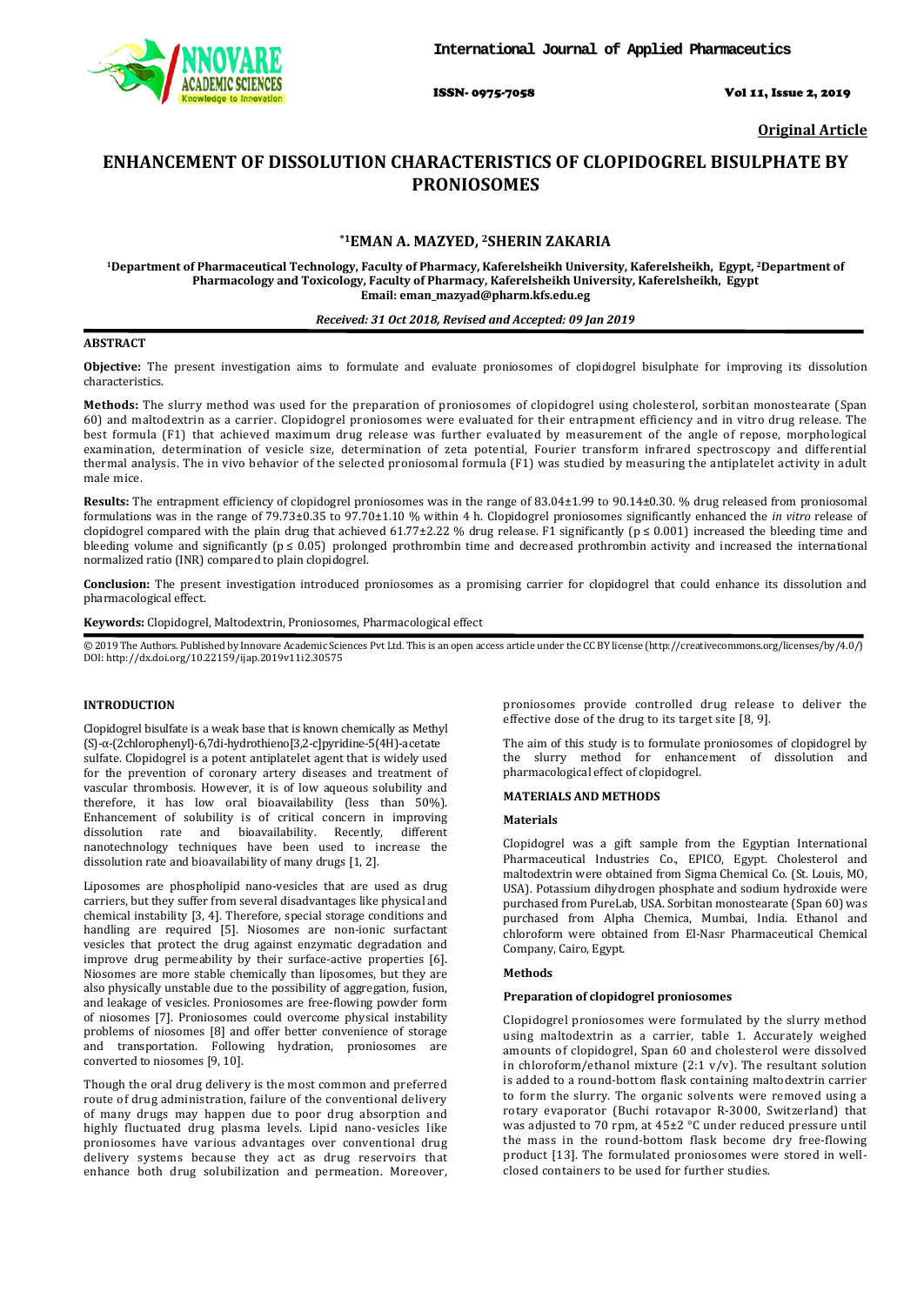**Table 1: Composition of clopidogrel loaded proniosomes**

| <b>Formulation Code</b> | Ratio(µmol) (Cholesterol: span60) | <b>Maltodextrin (mg)</b> |
|-------------------------|-----------------------------------|--------------------------|
| F1                      | 40:210                            | 210                      |
| F <sub>2</sub>          | 60:190                            | 190                      |
| F <sub>3</sub>          | 80:170                            | 170                      |
| F4                      | 100: 150                          | 150                      |
| F <sub>5</sub>          | 120: 130                          | 130                      |
| F <sub>6</sub>          | 140: 110                          | 110                      |
| F7                      | 160:90                            | 90                       |

\* Each formulation containin[g clopidogrel](https://www.sciencedirect.com/topics/pharmacology-toxicology-and-pharmaceutical-science/risperidone) bisulphate 98 mg (which is equivalent to 75 mg of clopidogrel base), \* 1 g of Carrier (maltodextrin) per 1 mmol of Span 60

#### **Preparation of niosomes from clopidogrel proniosomes**

The niosomal clopidogrel dispersion was directly prepared by hydrating the proniosomal powder with distilled water at 80 °C±2 °C using a vortex mixer (BOECO, Germany) for 3 min [14]. The resulting niosomal dispersion was used for estimation of the entrapment efficiency. The niosomal dispersion was sonicated twice for 30 sec using sonicator (Hielscher Ultrasonics, Germany) and stored at 4 °C for further studies.

### **Determination of entrapment efficiency of clopidogrel proniosomes**

Entrapment efficiency of clopidogrel in proniosome-derived niosomes was done by centrifugation method. The niosomal dispersion prepared before by hydration of clopidogrel proniosomal powder was centrifuged at 6000 rpm for 1h at 4 °C [15] using a cooling ultracentrifuge (Biofuge, primo Heraeus, Germany). The whole supernatant was analyzed for the drug content by using UV spectrophotometer (Shimadzu U-V 1700, Japan). Encapsulation efficiency was calculated as follows:

# $EE(\%) = (A1 - A2) \times 100 / A1$

Where  $A1=$  Initial amount of drug,  $A2A$ mount of drug in the supernatant

# *In vitro* **release of clopidogrel proniosomes**

*In vitro* release of clopidogrel proniosomes and aqueous drug dispersion was performed using modified Franz di ffusion cells. Cellulose membrane was mounted between donor and receptor compartments. The receptor medium was phosphate buffer solution (PBS) pH 6.8 (containing 1% sodium lauryl sulphate) that maintained at 37 °C±0.5 °C and stirred at 50 rpm. The proniosomal formulations and aqueous drug dispersion were<br>loaded on the donor compartment. Samples were withdrawn at di<br>ferent loaded on the donor compartment. Samples were withdrawn at different time intervals and replaced by the same amount of fresh bu time intervals and replaced by the same amount of fresh bu concentrations were determined using UV spectrophotometer. Triplicate experiments were performed. The results were expressed as mean values±SD [2, 16].

The similarity factor test was used to compare the overall dissolution profiles and to determine the similarity in the pattern of drug release of plain drug and different proniosomal formulations [17]. The two preparations are said to be similar if the value of  $f_2$  lies between 50 and 100. f<sub>2</sub> is calculated by the formula given below:

$$
f2 = 50 \cdot \log \left\{ \left[ 1 + \frac{1}{n} \sum_{t=1}^{n} (Rt - Tt)^2 \right]^{-0.5} \right\} 100
$$

Where, R<sub>t</sub> and T<sub>t</sub> are percentages of drug dissolved at a specified time from the standard and test formulations respectively,  $n = no$  of sampling points.

# **Kinetic treatment**

The release kinetics and mechanism of the *in vitro* release of clopidogrel proniosomes were studied by treating the data of drug release using different mathematical models as zero-order, firstorder kinetics and Higuchi model [18].

Zero-order model:  $A = K_0 t$ 

First-order model:  $ln(1 - A) = -K_1t$ 

#### Higuchi model:  $A = KHt_{1/2}$

Where: A is the fraction of drug released in time t,  $K_0$  is the rate constant of zero-order, K<sub>1</sub> is the rate constant of first-order and K<sub>H</sub> is the rate constant of Higuchi diffusion model.

# **Evaluation of the selected formula of clopidogrel proniosomes**

Clopidogrel proniosomal formulation that achieved the best *in vitro* release was evaluated by measurement of the angle of repose, Fourier-transform infrared spectroscopy (FTIR), differential thermal analysis (DTA), morphological examination and determination of vesicle size and zeta potential.

# **Micromeritic properties**

The flow properties of the chosen proniosomal powder were determined by measurement of the angle of repose. The angle of repose of both maltodextrin and the chosen proniosomal powder was determined by the funnel method. A funnel was fixed at a certain height so that the outlet orifice of the funnel is 5 cm above a graph paper placed on a horizontal surface. Maltodextrin or proniosome powder was flowed down through the funnel until the apex of the powder pile just touched the funnel tip [19]. The angle of repose was estimated as follows:

#### $Tan \theta = h/r$

(θ is the angle of repose, h is the height of the powder pile and r is the radius of powder pile).

#### **Photomicroscopic examination**

The formation of the noisomal vesicles upon hydration of the proniosomal powder was investigated by photomicroscopic examination. The selected proniosomal powder was spread on a glass slide and few microliters of distilled water (80 °C±2 °C) were added dropwise. The morphology of the selected proniosomal powder (F1) and formation of the niosomal vesicles were observed under a light microscope (Coslabs micro, India) [8, 17].

# **Scanning electron microscopy (SEM)**

The morphology of the chosen proniosomal formula derived niosomes was examined by the scanning electron microscope (SEM) (Jeol, JSM-6360, Japan). The optimized dispersion was firstly diluted with distilled water and dropped on the copper mesh. Few minutes after drying of excessive circumjacent liquid, 1% phosphotungstic acid was added for a few minutes as a negative stain. The overflowed solution was sipped up and dried in the air [18, 19].

#### **Vesicle size and zeta potential determination**

Determination of vesicle size and zeta potential was performed for investigating the colloidal characters of the chosen proniosomal formula (F1). The selected proniosomal formula was hydrated with distilled water (80 °C±2 °C) for the formation of the niosomal vesicles. The niosomal dispersion was suitably diluted by distilled water. Then, laser scattering particle size analyzer (MALVERN ZETASIZER, MAL500999) was used for estimation of vesicle size and zeta potential[23].

# **Fourier transform infrared spectroscopy (FT-IR)**

Fourier transform infrared spectroscopy was performed using FTIR spectrometer (FT-IR Shimadzu 8300 Japan). Samples of clopidogrel, Span 60, cholesterol, maltodextrin, plain proniosomes and the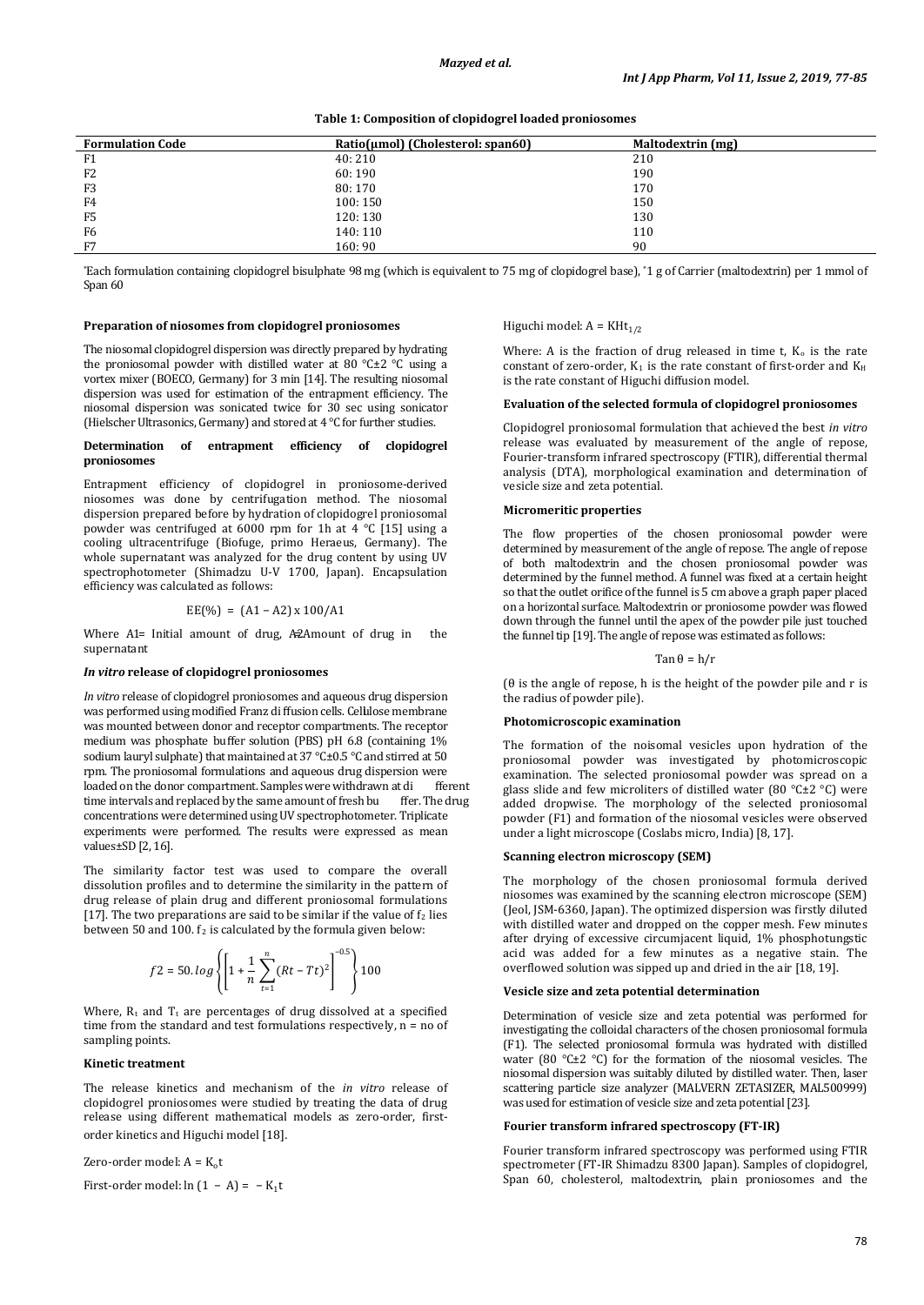chosen clopidogrel proniosomal formula were used. All these samples were grounded and mixed with potassium bromide to form KBr pellets in a hydraulic press (Kimaya Engineers, Maharastra, India). The scanning range was 4000–400 cm<sup>−</sup><sup>1</sup> using PerkinElmer instrument (Spectrum RXI-5.31, UK) [1, 21].

#### **Differential thermal analysis (DTA) study**

DTA was used to investigate the change in the crystalline state of clopidogrel in the chosen proniosomal formula using differential thermal analyzer (Shimadzu DTA–50 module, Kyoto, Japan). The rate of heating was 10 °C/min. The samples of clopidogrel, Span 60, cholesterol, maltodextrin, plain proniosomes, and the chosen clopidogrel proniosomal formula were heated in the range of 30-400 °C under dry nitrogen flow rate of 15 ml/min [22, 23].

# *In vivo* **study**

#### **Animals**

White male albino mice weighing 20-30 gm were used in this experiment. Mice were purchased from the National Research Center (Dokki, Giza, Egypt) and housed in a pathogen-free facility in sawdust bedded cages. The animal rooms were maintained at [25±2] °C with 50% relative humidity and a 12 h light: dark cycle. All the tested mice were acclimatized under standard conditions in the animal house for at least two weeks prior to the experiments. The study protocol and animal use were approved by The Ethical Committee of Faculty of Pharmacy, Kaferelsheikh University. All the experimental procedures were performed in accordance with the recommendations of the ARRIVE guidelines [27] and comply with European Union Directive as 2010/63/EU [28] and the U. K. Animals (Scientific Procedures) Act, 1986 (ASPA) [29].

#### **Experimental protocol**

Mice were divided into 3 groups (10 mice each) the first group was treated with **an** aqueous dispersion of clopidogrel bisulfate (20 mg/kg) as a single oral dose (Standard group). The second group was gavaged with a single dose of clopidogrel proniosomal formula (F1) equivalent to 20 mg/kg orally (Test group). The third group was served as the control group. Mice in this group received only distilled water. Five mice of each group were used to evaluate platelet aggregation through measuring bleeding time and bleeding volume. The other five mice were integrated into the evaluation of coagulation activity markers [30].

# **Platelet aggregation inhibition assay**

This study was done for studying the platelet aggregation inhibition effect of clopidogrel bisulfate and the selected clopidogrel proniosomal formula (F1). Five mice of each group were anesthetized using diethyl ether after 1h of treatment. The tails of the anesthetized mice were cut (about 0.5 cm from the distal end of the tail) then embedded in tubes containing 2 ml of phosphate saline buffer (PH 7.4 at 37 ° C). The time until the bleeding stopped was detected using a stopwatch. The collected blood volume was then measured. The bleeding time and the bleeding volume were recorded 1h and 3 h after oral administration of the plain drug and the selected clopidogrel proniosomal formula (F1) [31].

#### **Detection of coagulation profile**

3 h after oral administration of clopidogrel and the selected clopidogrel proniosomal formula (F1), all mice were anesthetized with diethyl ether. Blood samples were collected via cardiac puncture and collected into tubes containing sodium citrate. The citrated plasma was used to evaluate the prothrombin time and activity.

Assay of prothrombin time and activity were done according to kits' instructions (EGY-CHEM for lab technology, Badr City, Egypt). Briefly, normal citrated plasma was added to tissue thromboplastin. The extrinsic clotting mechanism is then initiated forming a solid gel clot within a specified period of time. The test was made in triplicate and the results are the mean of three measurements. The international normalized ratio (INR) was calculated as the ratio between the mean of the prothrombin time of mouse plasma in seconds and mean of normal prothrombin time (MNPT) [29, 30].

# **Statistical analysis**

Statistical analysis was performed using one-way analysis of variance (ANOVA) using Graph Pad Prism version 7 software. The differences were considered to be significant if P<0.05.

#### **RESULTS AND DISCUSSION**

#### **Preparation of clopidogrel proniosomes**

Clopidogrel Proniosomes were prepared by the slurry method. Span 60 was chosen as the non-ionic surfactant that facilitates the formation of stable vesicles as it has a high phase transition temperature. Moreover, Span 60 could enhance the oral delivery of clopidogrel from the proniosomal vesicles [34]. Cholesterol was used to improve the encapsulation efficiency and stability of the prepared vesicles. Maltodextrin was chosen as the coating carrier [15]. Solvents used were chloroform and ethanol (2:1) because clopidogrel and lipids are soluble in this mixture and also ethanol is less toxic than methanol [11]. The ratio of cholesterol to Span 60 was changed from 40: 210 to160: 90 while keeping the total lipid constant at 250 µM [13].

#### **Preparation of niosomes from clopidogrel proniosomes**

Clopidogrel niosomes were easily and directly formed after hydration of proniosome powder with distilled water at 80±2 °C. Vesicular structures were formed over the surface of maltodextrin that may be attributed to swelling of the lipid bilayer that transformed into multilamellar vesicular structures with gentle agitation [15]. The multi-lamellar vesicles are further converted to unilamellar niosomal vesicles by sonication.

#### **Determination of entrapment efficiency of clopidogrel proniosomes**

The entrapment efficiency of clopidogrel proniosomes was in the range of 83.04±1.99 to 90.14±0.30, table 2. High values of encapsulation efficiency may be attributed to the poor water solubility of clopidogrel and its dissolving in the lipid bilayers of niosomal vesicles [32, 33].

F4 showed the highest encapsulation efficiency of 90.14±0.30%. As the ratio of cholesterol to Span 60 increased, the entrapment efficiency increased. That may be explained by the ability of cholesterol to increase the bilayer rigidity by intercalation between the bilayers of non-ionic surfactants [37]. However, very high cholesterol concentration was found to be of a lowering effect on the entrapment efficiency of the drug. This could be due to the fact that cholesterol beyond a certain level has the ability to disrupt the regular bilayered structure leading to decreasing drug entrapment [13]. Moreover, that may be attributed to competition between clopidogrel and cholesterol for packing in the limited sites in the bilayered structure of proniosomal vesicles thus excluding clopidogrel and disrupting the well-ordered bilayered structure [35, 36].

| Table 2: Entrapment efficiency of clopidogrel proniosomes |  |  |
|-----------------------------------------------------------|--|--|
|-----------------------------------------------------------|--|--|

| <b>Formulation code</b> | <b>Entrapment efficiency</b> |  |
|-------------------------|------------------------------|--|
| F1                      | 83.04±1.99                   |  |
| F <sub>2</sub>          | 84.07±3.02                   |  |
| F <sub>3</sub>          | 88.45±0.20                   |  |
| F <sub>4</sub>          | $90.14 \pm 0.30$             |  |
| F <sub>5</sub>          | $89.72 \pm 2.00$             |  |
| F <sub>6</sub>          | $88.23 \pm 0.23$             |  |
| F7                      | $85.70 \pm 1.10$             |  |

\*Data are expressed as mean±SD, n=3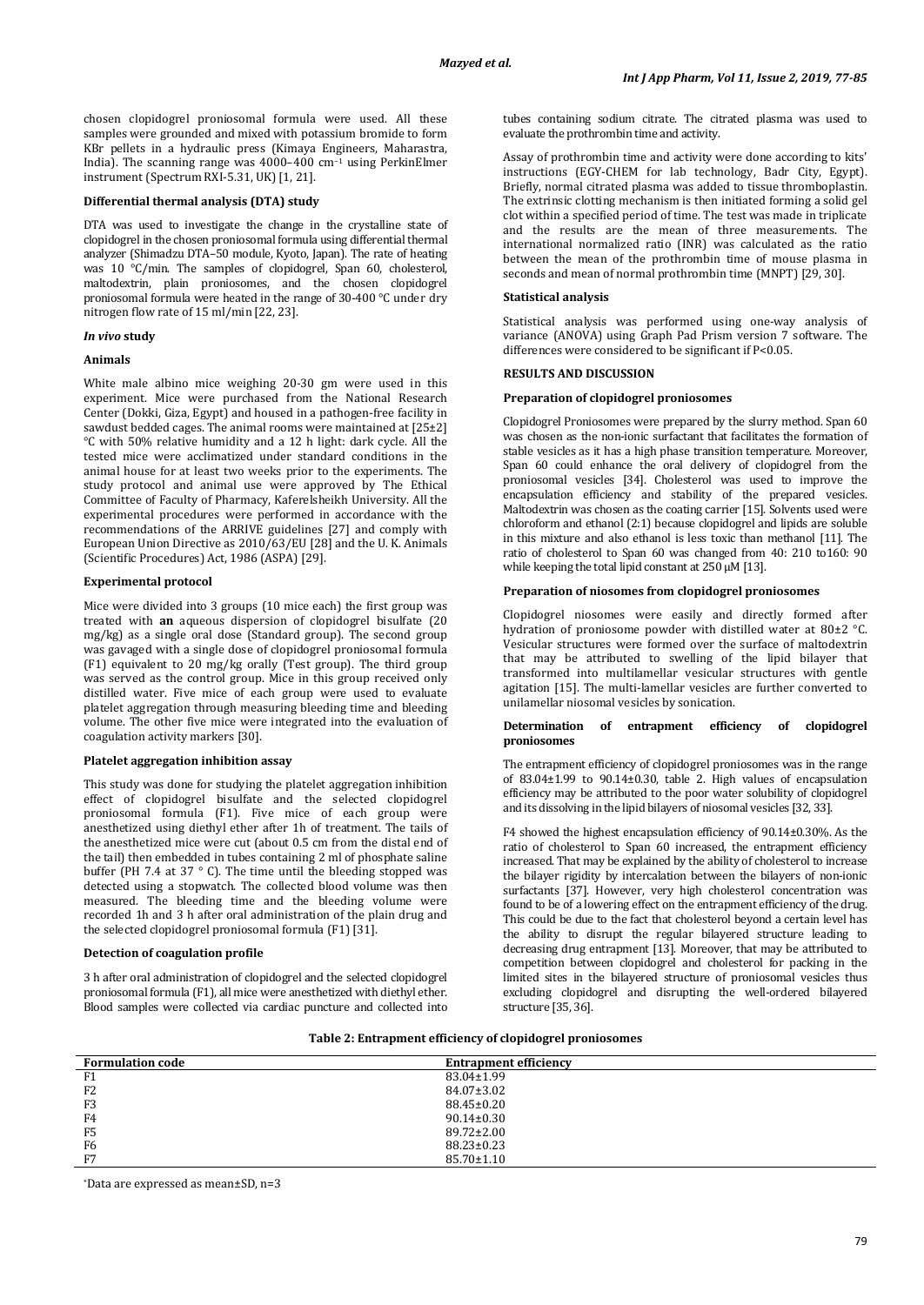The ANOVA analysis of entrapment efficiency of proniosomal formulations showed that there was significant difference in entrapment efficiency between different clopidogrel proniosomal formulations as the ratio of cholesterol to Span 60 changed from 40: 210 to160: 90, table 3. F values were above the critical F values and that made P values<0.05 (threshold level). Thus, the null hypothesis  $(H_0)$  is rejected.

| Table 3: ANOVA analysis of entrapment efficiency of clopidogrel proniosomes |  |  |
|-----------------------------------------------------------------------------|--|--|
|                                                                             |  |  |

|                             | SS         | DF  | <b>MS</b> |      | P value |
|-----------------------------|------------|-----|-----------|------|---------|
| Difference (between groups) | 140.4      |     | 23.41     | 8.86 | 0.0004  |
| Difference (within groups)  | 36.99      | . . | 2.642     |      |         |
| Total                       | 177<br>7.4 | 20  |           |      |         |

#### *In vitro* **release of clopidogrel proniosomes**

From fig. 1, the *in vitro* release of clopidogrel proniosomal formulations was in the range of  $79.73\pm0.35$  to  $97.70\pm1.10$  within 4 h. It is observed that the results of entrapment efficiency are consistent with those of % drug released, as F1 composed of

cholesterol and Span 60 (40:210) molar ratio with the lowest entrapment efficiency showed the highest % drug released. That was in good agreement with results reported by Singh *et al.*(2011) who concluded that niosomes that had the highest entrapment efficiency exhibited the lowest *in vitro* drug release due to decreasing drug efflux [36].



**Fig. 1:** *In vitro* **release of plain clopidogrel and its proniosomal formulations, \* Data are expressed as mean±SD, n=3**

It is concluded that as the molar ratio of cholesterol to surfactant increased, %drug released decreased. That may be explained by a marked reduction in the efflux of the drug due to membrane stabilizing ability of cholesterol and its ability to abolish the gel-toliquid phase transition of niosomal systems [13].

However, a further increase in the amount of cholesterol beyond certain value caused disruption of the bilayered structure of the vesicles leading to higher drug release [20]. ANOVA analysis showed that increasing the molar ratio of cholesterol to Span60 from 40: 210 to 160: 90 resulted in significant (p<0.001) effect on % drug released, table 4.

|  | Table 4: ANOVA analysis of in vitro release of clopidogrel proniosomes |  |  |  |
|--|------------------------------------------------------------------------|--|--|--|
|--|------------------------------------------------------------------------|--|--|--|

|                             | co.<br>درد    | DF       | <b>MS</b>  |       | <sup>o</sup> value |
|-----------------------------|---------------|----------|------------|-------|--------------------|
| Difference (between groups) | 624.5         |          | 104.1      | 25.36 | P < 0.0001         |
| Difference (within groups)  | E7A7<br>37.4, | 4<br>. . | 4.105<br>4 |       |                    |
| Total                       | 682           | 20       |            |       |                    |

These results were in agreement with results reported by Shilakari *et al.*(2016) [40] who found that higher levels of cholesterol might compete with the drug for the packing space within the bilayer decreasing the stability of the bilayered vesicles.

An aqueous dispersion of plain drug achieved 61.77±2.22 % drug release after 4 h. Higher dissolution profile obtained with the proniosomal formulations than the plain drug might be due to an

enhancement of solubility of clopidogrel by the non-ionic surfactant or due to change in clopidogrel structure from crystalline to amorphous state in proniosomal vesicles [31]. Moreover, it could be attributed to adsorption of lipid coat of proniosomal vesicles on maltodextrin increasing the effective surface area [13]. ANOVA analysis showed that incorporation of clopidogrel into proniosomes resulted in a significant increase in % drug released compared to the plain drug (p<0.001), table 5.

# **Table 5: ANOVA analysis of** *in vitro* **release of clopidogrel proniosomes in comparison to plain drug**

|                             | oc<br>درد      | DF            | <b>MS</b> |       | P value    |
|-----------------------------|----------------|---------------|-----------|-------|------------|
| Difference (between groups) | 2431           |               | 347.3     | 82.54 | P < 0.0001 |
| Difference (within groups)  | (7.2)<br>07.JZ | 16            | 4.208     |       |            |
| Total                       | 2498           | $\sim$<br>ں ک |           |       |            |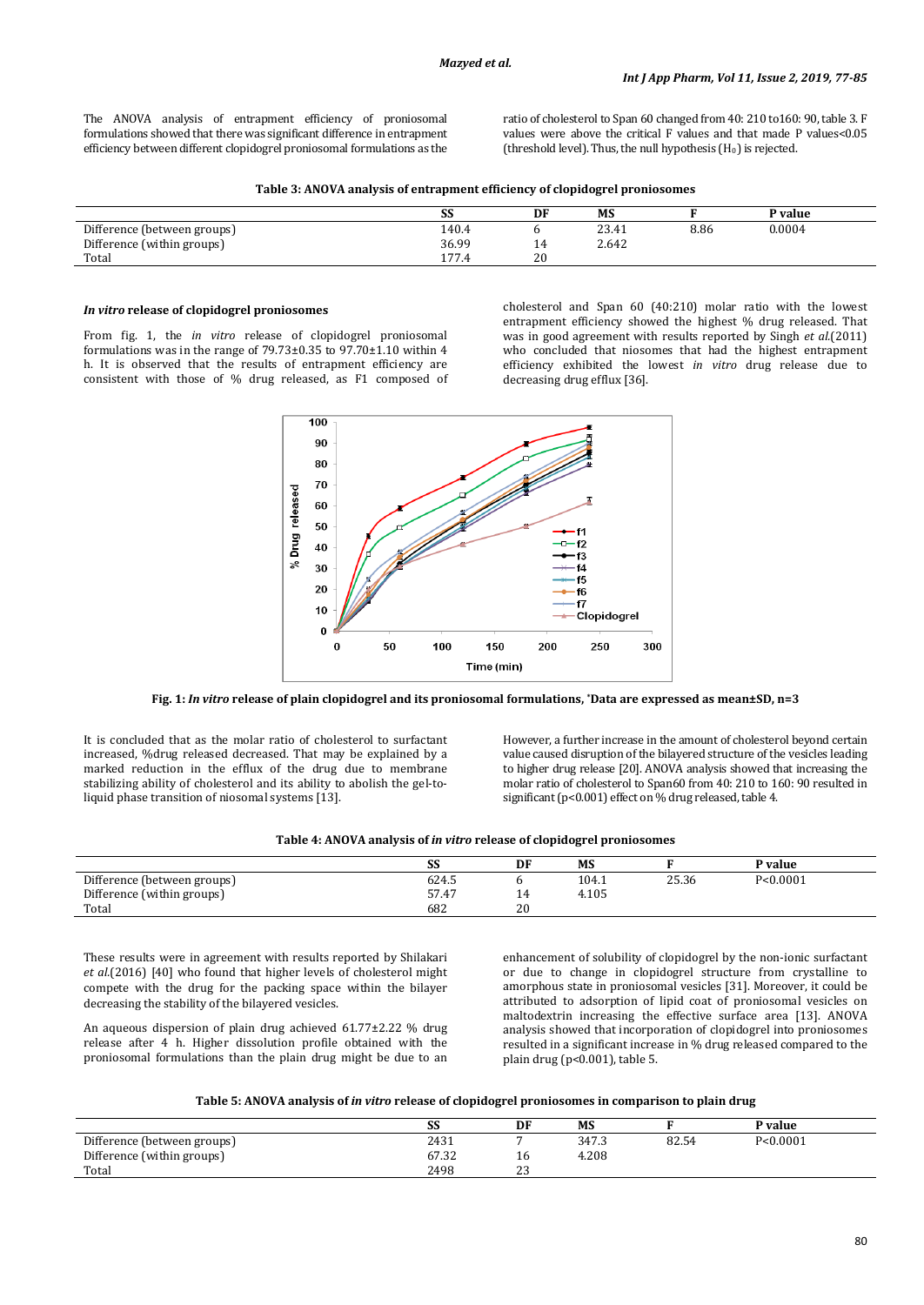The dissolution profile of different proniosomal formulations was compared with plain drug using the similarity factor test, table 6. The estimated values of  $t_2$  were found to be less than 50. Therefore, it is obvious that there is a significant difference in drug release between different proniosomes in comparison to clopidogrel.

| Table 6: Similarity factor test of clopidogrel proniosomes in comparison to plain drug |  |  |  |
|----------------------------------------------------------------------------------------|--|--|--|
|                                                                                        |  |  |  |

| <b>Formulation code</b> | <b>Similarity factor</b> |
|-------------------------|--------------------------|
| F1                      | 4                        |
| F <sub>2</sub>          | 30                       |
| F <sub>3</sub>          | 41                       |
| F4                      | 47                       |
| F <sub>5</sub>          | 44                       |
| F6                      | 39                       |
| F7                      | 37                       |

Based on the previous results, formula F1 that achieved the highest % drug release after 4h (97.70±1.10%) and had 83.04±1.99% encapsulation efficiency of the drug was chosen for further investigation.

#### **Kinetic treatment**

To find out the mechanism and order of drug release, data of *in vitro* release of clopidogrel formulations were fitted into different kinetic models, table 7. The correlation coefficient values indicated that the profile of drug release followed Higuchi diffusion model. These results indicated that the transport mechanism of the drug from clopidogrel proniosomes is by diffusion [41].

| Table 7: Kinetic parameters of clopidogrel proniosomes |  |  |
|--------------------------------------------------------|--|--|
|--------------------------------------------------------|--|--|

| Formula        | Zero-order | <b>First order</b> | Higuchi model |  |
|----------------|------------|--------------------|---------------|--|
| F <sub>1</sub> | 0.987      | 0.970              | 0.998         |  |
| F <sub>2</sub> | 0.991      | 0.990              | 0.998         |  |
| F <sub>3</sub> | 0.991      | 0.990              | 0.999         |  |
| F4             | 0.992      | 0.995              | 0.999         |  |
| F5             | 0.995      | 0.990              | 0.999         |  |
| F6             | 0.993      | 0.983              | 0.998         |  |
| F7             | 0.997      | 0.977              | 0.998         |  |

# **Evaluation of the selected formula of clopidogrel proniosomes**

# **Micromeritic properties**

Good flowability of powders is an important character in solid dosage forms to achieve better handling and processing. Results of micromeritic properties of maltodextrin and the selected proniosomal formulation were listed in table 8. It was observed that the angle of repose of clopidogrel proniosomal powder (31.67 °±0.49 °) was lower than that of maltodextrin (46.12 °±0.53 °). Flowability is represented by the angle of

repose (θ). A value of θ between 25-30 ° indicates excellent flow, a value of θ between 31–35 ° indicates good flow, a value of θ between 36–40 ° indicates fair flow, a value of θ between 41–45 ° indicates passable flow, a value of θ between 46–55  $^{\circ}$  indicates 'poor' flow and a value of θ higher than 56 ° indicates 'very poor' flow [42]. Based on this, the flow of clopidogrel proniosomes was rated as good flow, whereas the flow of maltodextrin was rated as poor flow. These results showed that proniosomal formula is of good flowability that is higher than that of maltodextrin powder.

**Table 8: Micromeritic properties of maltodextrin and selected proniosomal formula (F1)**

| <b>Formulation</b>             | Angle of repose                  |
|--------------------------------|----------------------------------|
| Maltodovtrin<br>.              | $46.12^{\circ}$ ± $0.53^{\circ}$ |
| . (F1`<br>-Proniosomal formula | 31.67 ° $\pm$ 0.49 °             |
|                                |                                  |

*P* \**P*Data are expressed as mean±SD, n=3

#### **Photomicroscopic examination**

Examination of the chosen proniosomal formula under an optical microscope, fig. 2 showed that the surface of clopidogrel proniosomes was irregular due to a coating of the molecules of Span 60 and cholesterol over the surface of maltodextrin [15]. Moreover, proniosomes were progressively and rapidly converted to niosomes

upon addition of the aqueous phase due to swelling of the bilayers and vesicles by an interaction of water with the hydrophilic groups of surfactant. The swelled bilayers tend to form spherical structures giving rise to multi-lamellar and multi-vesicular structures that are converted to unilamellar niosomal vesicles upon sonication.

Our results agree with those reported by Singh *et al.* (2012) [43].



**Fig. 2: Optical photomicrograph of (a) proniosomal clopidogrel powder (10×) (b) proniosomal clopidogrel moist powder before sonication (40×), and (c) clopidogrel niosomes after sonication (40×)**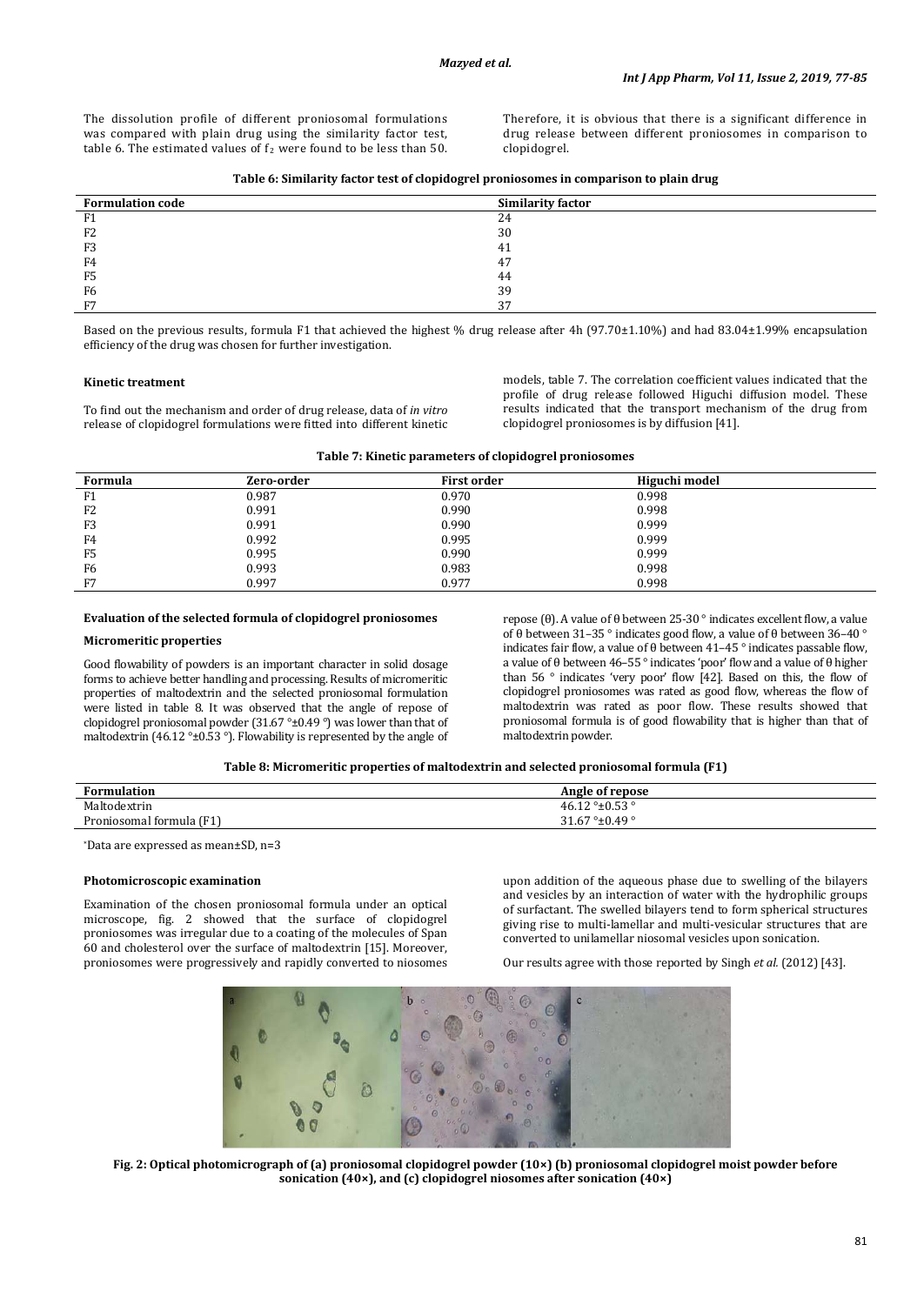# **Scanning electron microscopy (SEM)**

The SEM micrograph of the chosen proniosomal formula is illustrated in fig. 3. It was observed that the niosomal vesicles formed by hydration of proniosomes were discrete and spherical in shape with sharp boundaries. This may be attributed to the fact that the non-ionic surfactants form a closed bilayer vesicle in water based on its amphoteric nature using some energy like physical agitation or heat [44]. Spherical shape of niosomes may be attributed to their tendency to minimize their surface free energy. That is in accordance with the results reported by Das and Palei (2011) [45].



**Fig. 3: Scanning electron micrograph of hydrated proniosomes of clopidogrel (F1)**

#### **Vesicle size and zeta potential determination**

The particle size distribution of the chosen proniosomal formula showed unimodal normal symmetrical frequency distribution patterns, fig. 4. The mean vesicle size of the hydrated clopidogrel proniosomes was 217.9 nm. The polydispersity index, PDI, is an important parameter that describes the vesicle size distribution and it varies from 0.0 to 1.0. As the PDI value is closer to zero, the more homogenous the vesicles size. PDI was 0.005 indicating a narrow and homogenous size distribution [46].



Diameter (nm)

**Fig. 4: Particle size distribution curve of clopidogrel proniosomal formula (F1)**

The stability of colloidal dispersion is described by zeta potential. The colloidal dispersion that has large positive or negative zeta potential is considered to be stable. The chosen clopidogrel proniosomal formula has a positive zeta potential value (+17.65 mv) indicating that the chosen proniosomal formula is stable, fig. 5. Zeta potential is a measure of the net charge of niosomes. This high charge on the vesicle surface produces repulsion between the vesicles that make them stable without agglomeration providing a uniformly distributed suspension [10]. The positive value of zeta potential could be attributed to the presence of the nitrogen atom in the structure of cationic clopidogrel bisulphate [47]. This positive charge dominates over cholesterol and the neutral charge of Span 60. Our results are in agreement with Sengodan *et al.* (2009)[13].



**Fig. 5: Zeta potential distribution of clopidogrel proniosomal formula (F1)**

#### **Fourier transform infrared spectroscopy (FTIR)**

The FTIR spectra of clopidogrel, Span 60, cholesterol, maltodextrin, drug-free proniosomes and the chosen clopidogrel proniosomal formula (F1) were illustrated in fig. 6. The FTIR spectrum of clopidogrel showed characteristic peaks of clopidogrel which were absorption band at 2544 cm<sup>-1</sup> which is due to  $(N^+$ -H), 1751 cm<sup>-1</sup> (C=O, stretching), 1190 cm–1(C-O, stretching), 1030 cm-1 (C-O) [48]. Span 60 exhibited characteristic peaks at 3410 which is due to aliphatic O–H stretch, 2936 cm<sup>-1</sup> (C–H stretch) and 1745 cm<sup>-1</sup> (C = 0 stretch of ester). The characteristic peaks of cholesterol appeared at 3400 cm–1 (OH stretching) and the observed bands between 2800– 3000 cm<sup>−</sup><sup>1</sup> are due to asymmetric and symmetric stretching vibrations of  $CH_2$  and  $CH_3$  groups. [49]. FTIR spectrum of maltodextrin showed an absorption band at 3399 cm-1 for OH group, a strong broadband between  $980 \text{ cm}^{-1}$  and  $1200 \text{ cm}^{-1}$  which is the most characteristic band for polysaccharides. The peaks at 1152 cm–  $\frac{1}{2}$  and 1018 cm<sup>-1</sup> were attributed to C–O stretching [50]. IR spectrum of plain proniosomes exhibited the characteristic peaks of cholesterol, Span 60 and maltodextrin with the reduced intensity that may be due to the formation of the lipid bilayer. FTIR spectrum of the selected proniosomal formula exhibited the characteristics peaks of clopidogrel that confirmed the absence of any chemical interactions between clopidogrel and other excipients [12]. Reduced-intensity and minor shifting of the characteristic peaks of clopidogrel may be explained on the basis of formation of Van der Wall forces, hydrogen bonds or dipole-dipole interactions between clopidogrel and other proniosome contents leading to the formation of stable proniosomal vesicles with high entrapment efficiency of the drug [49].



Wave number (cm-1)

**Fig. 6: FTIR spectrum of clopidogrel (a), Span 60 (b), cholesterol (c), maltodextrin (d), plain proniosomes (e) and the chosen clopidogrel proniosomal formula (f)**

# **Differential thermal analysis (DTA) study**

DTA could be used to detect the thermal behavior and physical state of drug. DTA thermograms of clopidogrel, Span 60, cholesterol,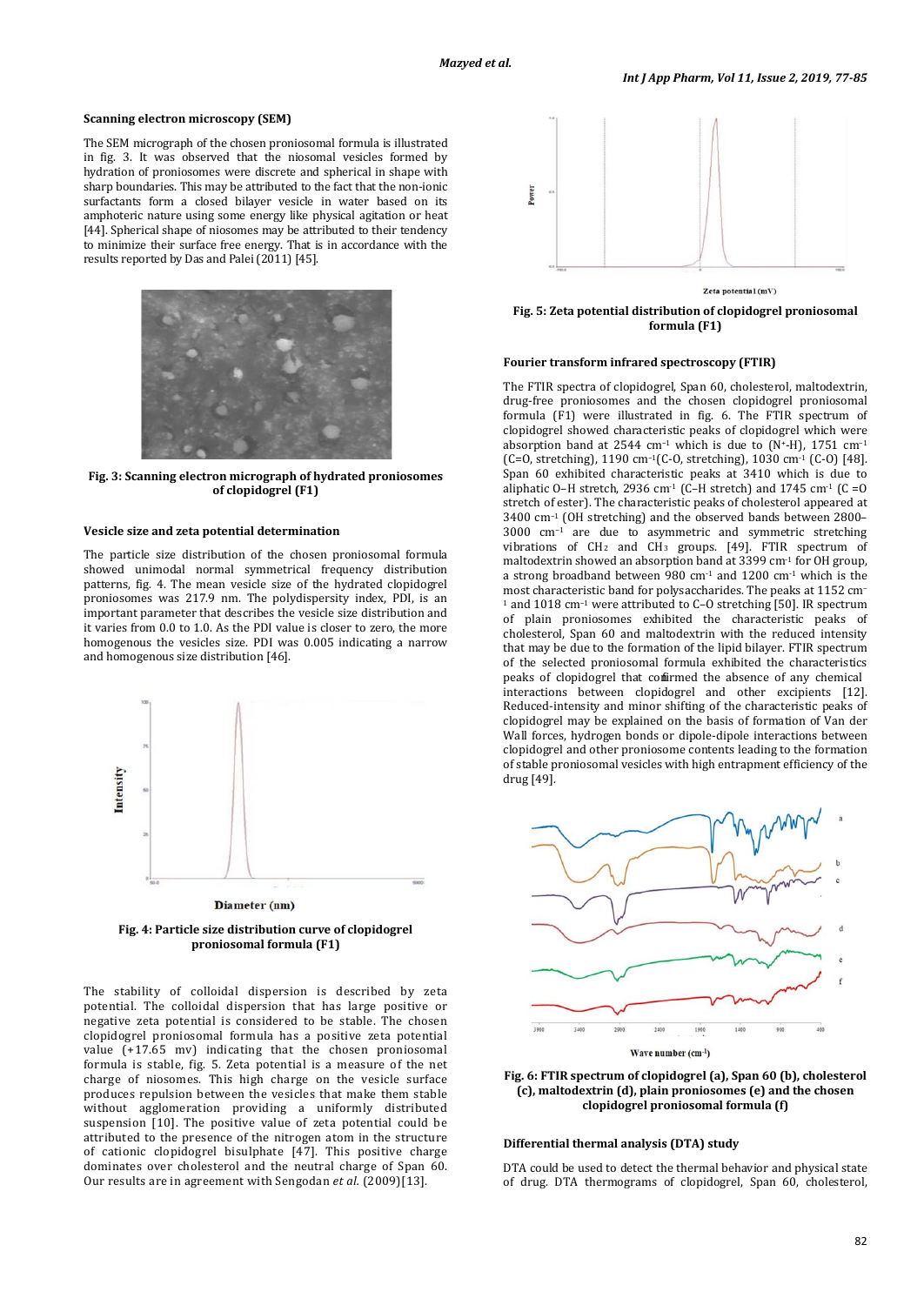maltodextrin, plain (drug-free) proniosomes and the chosen proniosomal formula are presented in fig. 7. The DTA thermogram of clopidogrel showed a sharp endothermic peak at 179 °C which is corresponding to its melting point and indicated the crystallinity of clopidogrel [2]. Span 60, cholesterol and maltodextrin showed endothermic peaks at 54.4 °C, 144.2 °C and 294.9 °C corresponding to their transition temperatures, respectively [51, 52]. The plain proniosomes exhibited an appearance of a new endothermic peak at 191.1 °C. That may be explained on the basis of interaction of the proniosome components during the formation of the lipid bilayer [49]. The chosen proniosomal formula (F1) showed the shift of the endothermic peak of the lipid bilayer to 199 °C and disappearance of the endothermic peak of clopidogrel. These findings are in accordance with results reported by Patil (2015) [53]. These findings might suggest a change of clopidogrel structure from crystalline to amorphous state due to high entrapment efficiency of clopidogrel into proniosomes [54]. That may be the cause of the enhanced dissolution of clopidogrel from proniosomes because amorphous state contains no crystal lattice interactions or bonds that need to be broken [55].



**Fig. 7: DTA thermogram of clopidogrel (a), Span 60 (b), cholesterol (c), maltodextrin (d), plain proniosomes (e) and the chosen clopidogrel proniosomal formula (f)**

# *In vivo* **study**

The *In vivo* behavior of the chosen proniosomal formulation (F1) was studied by measuring antiplatelet activity in adult male mice using platelet aggregation inhibition study and INR Measurement.

#### **Effect of clopidogrel proniosomal formula (F1) on platelet aggregation**

The effect of the chosen clopidogrel proniosomal formula (F1) on platelet aggregation was measured as bleeding time and bleeding volume. Our results showed that clopidogrel proniosomal formula (F1) significantly ( $p \le 0.001$ ) increased the bleeding time (6.82 $\pm$ 1.4) min compared to both control group (1.99±0.27) min as well as clopidogrel group (3.32±0.33) min after 1 h of treatment. The results obtained after 3 h of treatment further confirmed the inhibitory effect of the proniosomal formula on platelet aggregation. The bleeding time in mice treated with F1 reached up to (9.860±1.710) min which was significantly (P<0.001) different from outcomes of control group (2.05±0.37) min and clopidogrel-treated group (5.11±0.54) min,(fig. 8A).

Moreover, the bleeding volume 1 h after treatment with clopidogrel proniosomal formula (F1) (0.22±0.019) ml was significantly (P<0.001) greater than control group (0.11±0.01) ml and clopidogrel group (0.17±0.02) ml. Similarly, after 3 h of treatment, the bleeding volume of mice treated with F1 (0.31±0.04) ml was significantly (P<0.001) higher than control group (0.15±0.02) ml and clopidogrel group (0.21±0.04) ml (fig. 8 B).

# **Effect of clopidogrel proniosomalformula (F1) on coagulation profile**

The effect of the chosen clopidogrel proniosomal formula (F1) on the coagulation profile was measured using coagulation markers such as prothrombin time and prothrombin activity as well as INR. The results of this study showed that clopidogrel as proniosomes was more potent compared to clopidogrel aqueous dispersion where 3 h post-treatment, clopidogrel proniosomal formula (F1) significantly (P<0.05) prolonged prothrombin time to (15.5±0.57) min and decreased prothrombin activity to (62.35%±5.28) and consequently increased the INR up to (1.52±0.12) compared to plain clopidogrel suspension that showed (14.17±0.36) min, (71.95%±1.76) and (1.33±0.05) for prothrombin time, prothrombin activity and INR respectively. The outcomes of the two groups were significantly (P<0.01) different from those obtained from a control group that showed prothrombin time, prothrombin activity and INR equal to (12.64±0.71 min, 82.64%±4.6, 1.15±0.07) respectively (fig. 9).

The above data agree with results reported by Karabulut *et al.*(2004)[56]. Moreover, from the above results, it is clear that the formulation of clopidogrel as proniosomes improved the antiplatelet effect of clopidogrel. That may be attributed to the enhancement of solubility and bioavailability of clopidogrel following formulation as proniosomes. These results are in accordance with Wen *et al.* (2011) [57] and Sengodan et al.(2009)[13] who reported that the prepared proniosomal formulation showed higher pharmacological effect than the plain drug. In addition, Ali et al.(2015) observed that liposomes of clopidogrel were more effective in the inhibition of platelet aggregation than orally administered clopidogrel [30]. Therefore, Proniosomes are emerging strategy for more effective drug delivery [58].



**Fig. 8: Effect of clopidogrel proniosomal formula (F1) on platelet aggregation,** *<sup>P</sup>* **\****P***values of test group are compared with control group: a (p**  ≤ 0.05), aa (p ≤0.01), aaa (p ≤ 0.001) and compared with Clopidogrel group: b (p ≤ 0.05), bb (p ≤0.01), bbb (p ≤ 0.001), \*Data are expressed **as mean±SD, n=5**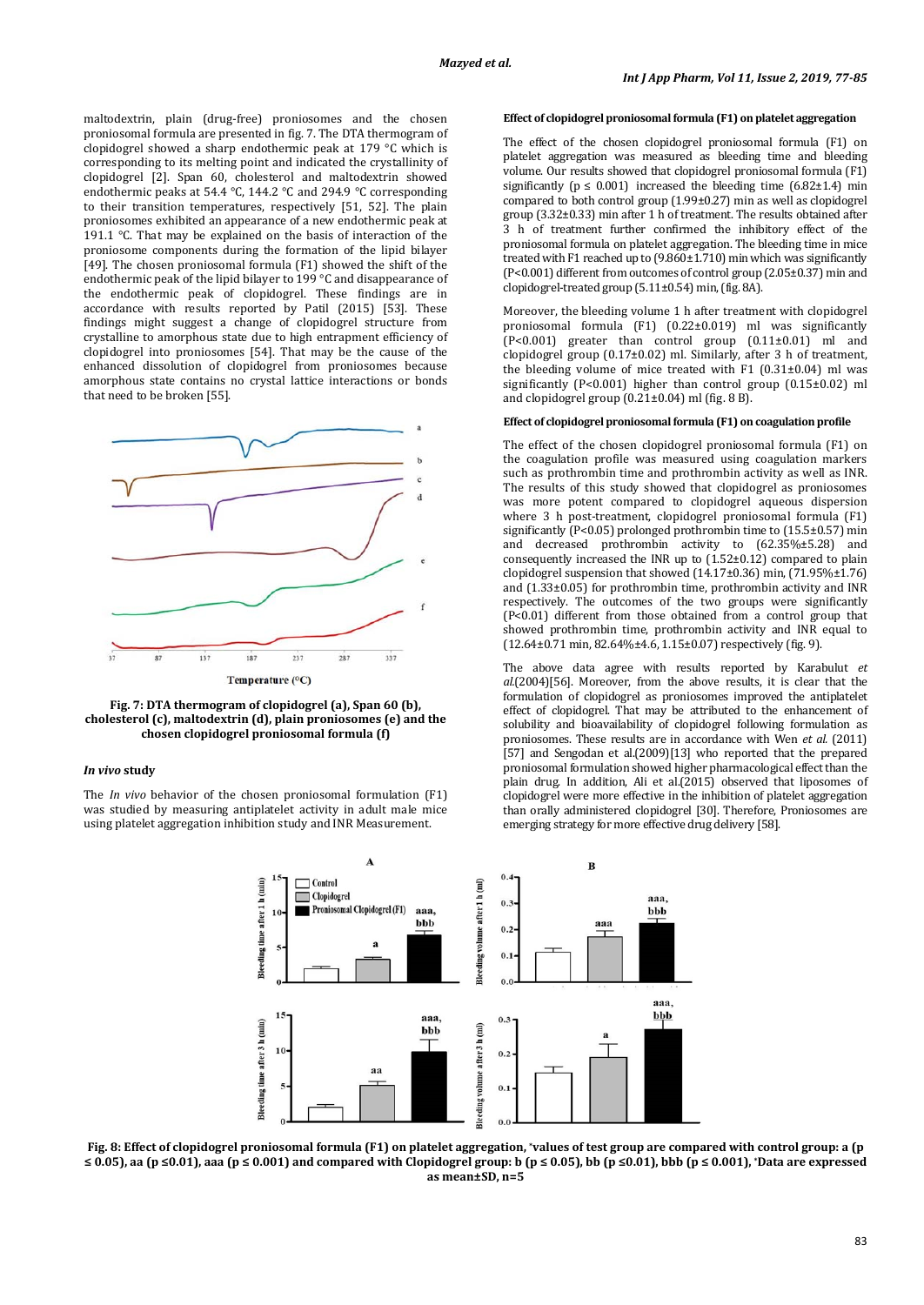



# **CONCLUSION**

The present study deals with developing clopidogrel proniosomes. Clopidogrel-based proniosomes were successfully prepared as freeflowing powders with high entrapment efficiency in the range of 83.04±1.99 to 90.14±0.30. The proniosomal formulations showed higher dissolution profile than the plain drug. F1 (clopidogrel proniosomes prepared with cholesterol and Span 60 in 40: 210 molar ratio) showed the highest *in vitro* release over other proniosomal formulations. F1 was found to be free-flowing powder of good flowability that is higher than that of maltodextrin powder. The niosomal vesicles formed by hydration of F1 proniosomes were spherical in shape with mean vesicle size of 217.9 nm with zeta potential value (+17.65 mv). FTIR study con firmed the absence of any chemical interactions between clopidogrel and other excipients. DTA study showed a change of clopidogrel structure from crystalline to an amorphous state. *In vivo* test showed that clopidogrel proniosomal formula enhanced the antiplatelet activity of clopidogrel. This approach could be promising in enhancing the dissolution, bioavailability, and efficacy of clopidogrel as well as to decrease its adverse effects.

#### **AUTHORS CONTRIBUTIONS**

All authors have contributed equally

#### **CONFLICT OF INTERESTS**

All authors have declared no conflict ofinterest

# **REFERENCES**

- 1. Sanjaymitra PVSS, Ganesh GNK. Dissolution and solubility enhancement strategies: current and novel prospectives. J Crit Rev 2018;5:1-10.
- 2. Jassim ZE, Hussein AA. Formulation and evaluation of clopidogrel tablet incorporating drug nanoparticles. Iran J Pharm Sci 2014;6:838–51.
- 3. Dua JS, Rana AC, Bhandari AK. Liposome: methods of preparation and applications. Int J Pharm Stud Res 2012;3:14–20.
- 4. Sharma Vijay K, Mishra DN, Sharma AK, Srivastava B. Liposomes: present prospective and future challenges. Int J Curr Pharm Rev Res 2010;1:6–16.
- 5. Ulrich AS. Biophysical aspects of using liposomes as delivery vehicles. Biosci Rep 2002;22:129–50.
- 6. Kumar D, Sharma D, Singh G, Singh M, Rathore MS. Lipoidal soft hybrid biocarriers of supramolecular construction for drug delivery. ISRN Pharm 2012. http://dx.doi.org/10.5402/ 2012/474830.
- 7. Yadav K, Yadav D, Saroha K, Nanda S, Mathur P, Syan N. Proniosomal gel: a provesicular approach for transdermal drug delivery. Der Pharm Lett 2010;2:189–98.
- 8. Yasam VR, Jakki SL, Natarajan J, Kuppusamy G. A review on novel vesicular drug delivery: proniosomes. Drug Delivery 2014;21:243–9.
- 9. Solanki A, Parikh J, Parikh R. Preparation, characterization, optimization, and stability studies of aceclofenac proniosomes. Iran J Pharm Res 2008;7:237–46.
- 10. Samy AM, Ramadan AA, Abu El-Enin ASM, Mortagi YIM. Formulation and optimization of itraconazole proniosomes using box behnken design. Int J Appl Pharm 2018;10:41-51.
- 11. Porter CJH, Trevaskis NL, Charman WN. Lipids and lipid-based formulations: optimizing the oral delivery of lipophilic drugs. Nat Rev Drug Discovery 2007;6:231-48.
- 12. Boddu M, Choppari V, Rapalli VK, Badam M. Formulation and evaluation of proniosomes of felodipine. Drug Des 2017;6:154.
- 13. Sengodan T, Sunil B, Vaishali R, Chandra RJ, Nagar S, Nagar O. Formulation and evaluation of maltodextrin based proniosomes loaded with indomethacin. Int J PharmTech Res 2009;1:517–23.
- 14. Marwa HA, Omaima AS, Hanaa AE, Hanan ME. Optimizing proniosomes for controlled release of ketoprofen using a boxbehnken experimental design. Int J Pharm Sci Res 2011;2:2195.
- 15. Chauhan MK, Sahoo PK, Rawat AS, Duggal D, Kandwal M, Sandal N. Formulation, characterization and *in vitro* evaluation of tactically engineered proniosomes for successful oral delivery of ramipril. Der Pharm Lett 2015;7:93–7.
- 16. El Maghraby GM, Ahmed AA, Osman MA. Penetration enhancers in proniosomes as a new strategy for enhanced transdermal drug delivery. Saudi Pharm J 2015;23:67–74.
- 17. Moore JW, Flanner HH. Mathematical comparison of curves with an emphasis on *in vitro* dissolution profile. Pharm Technol 1996;20:64-74.
- 18. Samy AM, Ghorab MM, Shadeed SG, Mazyed EA. Formulation and evaluation of different transdermal drug delivery systems of ketoprfen. Int J Pharm Pharm Sci 2013;5 Suppl 2:600-7.
- 19. Nyol S, Gupta MM. Immediate drug release dosage form: a review. J Drug Delivery Ther 2013;3:155-61.
- 20. AhmedIbrahiem MM. Proniosomal oral tablets for controlled delivery and enhanced pharmacokinetic properties of Acemetacin. AAPS 2014;16:375-83.
- 21. Sivannarayana P, Rani AP, Saikishore V, Venu Babu C, Sri Rekha V. Transfersomes: ultra deformable vesicular carrier systems in transdermal drug delivery system. Res J Pharm Dos Forms Technol 2012;4:243-5.
- 22. Das B, Sen SO, Maji R, Nayak AK, Sen KK. Transferosomal gel for transdermal delivery of risperidone: formulation optimization and ex vivo permeation. J Drug Delivery Sci Technol 2017;38:59–71.
- 23. Gupta A, Prajapati SK, Balamurugan M, Singh M, Bhatia D. Design and development of a proniosomal transdermal drug delivery system for captopril. Trop J Pharm Res 2007;6:687–93.